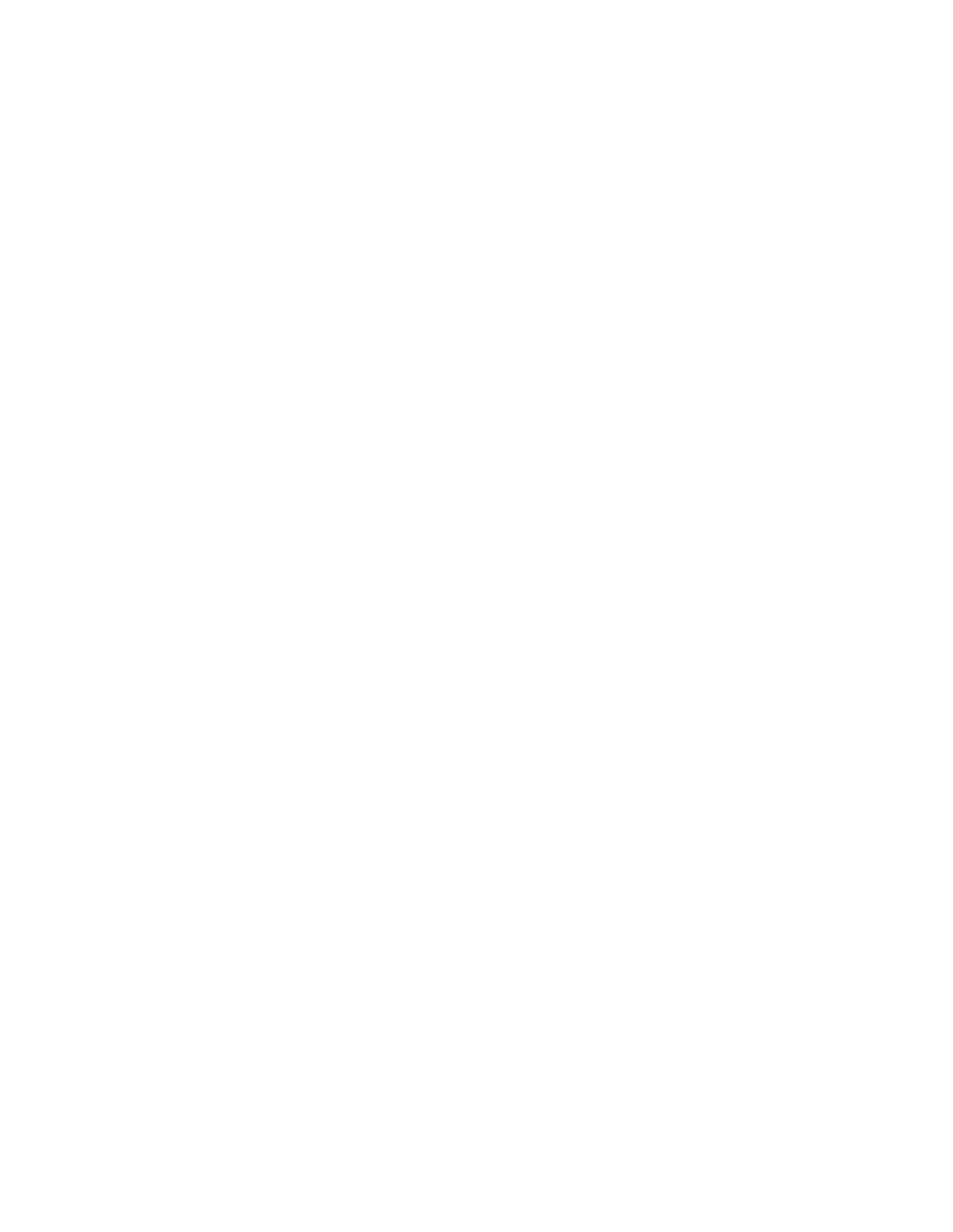# **THIRD SUPPLEMENTAL INDENTURE OF TRUST**

# **TABLE OF CONTENTS**

(This Table of Contents is not a part of this Third Supplemental Indenture of Trust and is only for convenience of reference).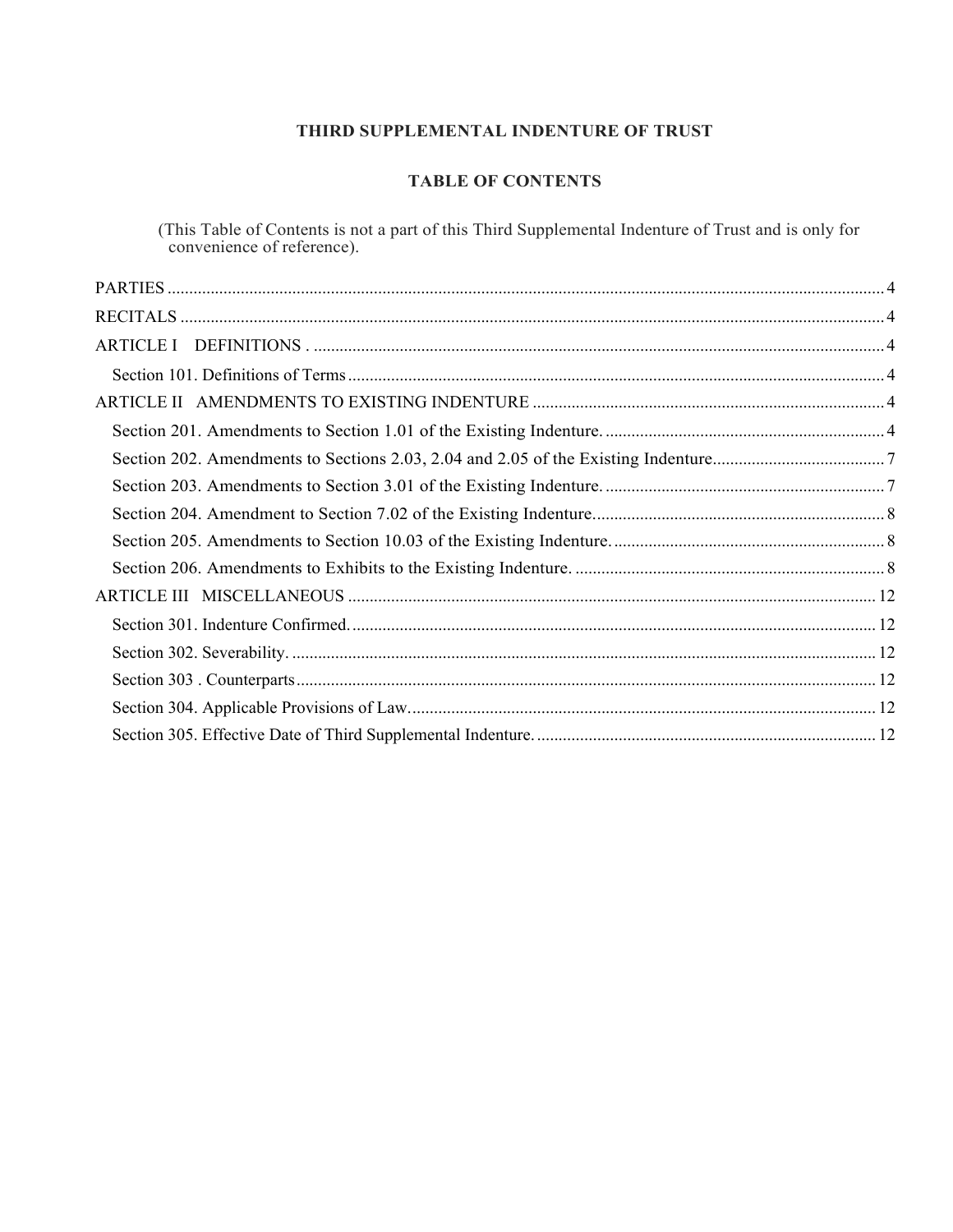### **THIRD SUPPLEMENTAL INDENTURE OF TRUST**

THIS THIRD SUPPLEMENTAL INDENTURE OF TRUST is made and entered into as of the \_\_ day of September, 2020 (this "*Third Supplemental Indenture"),* by and between THE COUNTY OF COOK, ILLINOIS (the *"County")* and THE BANK OF NEW YORK MELLON TRUST COMPANY, NATIONAL ASSOCIATION, as Trustee (the *"Trustee").*

### **WITNESSETH:**

**WHEREAS**, by virtue of Article VII of the 1970 Constitution of the State of Illinois and pursuant to the Master Bond Ordinance, the County and the Trustee entered into that certain Indenture of Trust dated as of October 15, 2014 (the "*Original Indenture")*, pursuant to which the County's General Obligation Variable Rate Refunding Bonds, Series 2014C (the "*Bonds")* were issued; and

**WHEREAS**, the County and the Trustee have previously amended and supplemented the Original Indenture pursuant to the First Supplemental Indenture of Trust dated February 15, 2017 (the "*First Amendment")* and pursuant to the Second Supplemental Indenture of Trust dated December 3, 2018 (the *"Second Amendment",* and together with the Original Indenture and the First Amendment, the *"Existing Indenture");* and

**WHEREAS**, the County and the Trustee now desire to amend and supplement the Existing Indenture, which amendment shall take effect on September 25, 2020 (the "*Effective Date");* and

**WHEREAS**, Section 9.01 of the Existing Indenture authorizes the execution and delivery of a supplemental indenture with the consent of the Purchaser;

**NOW, THEREFORE**, KNOW ALL PERSONS BY THESE PRESENTS, THIS THIRD SUPPLEMENTAL INDENTURE OF TRUST WITNESSETH:

### **ARTICLE I**

#### **DEFINITIONS .**

*Section 101. Definitions of Terms.* In addition to the terms defined above in the WHEREAS clauses, unless the context clearly requires otherwise, all words and terms defined in Article I and elsewhere in the Existing Indenture shall have the same meanings in this Third Supplemental Indenture, except for the defined terms amended as set forth in Section 201 hereof.

### **ARTICLE II**

### **AMENDMENTS TO EXISTING INDENTURE**

*Section 201. Amendments to Section 1.01 of the Existing Indenture.* 

2.01.1. The definitions of the following terms in Section 1.01 of the Existing Indenture are hereby amended to read as follows: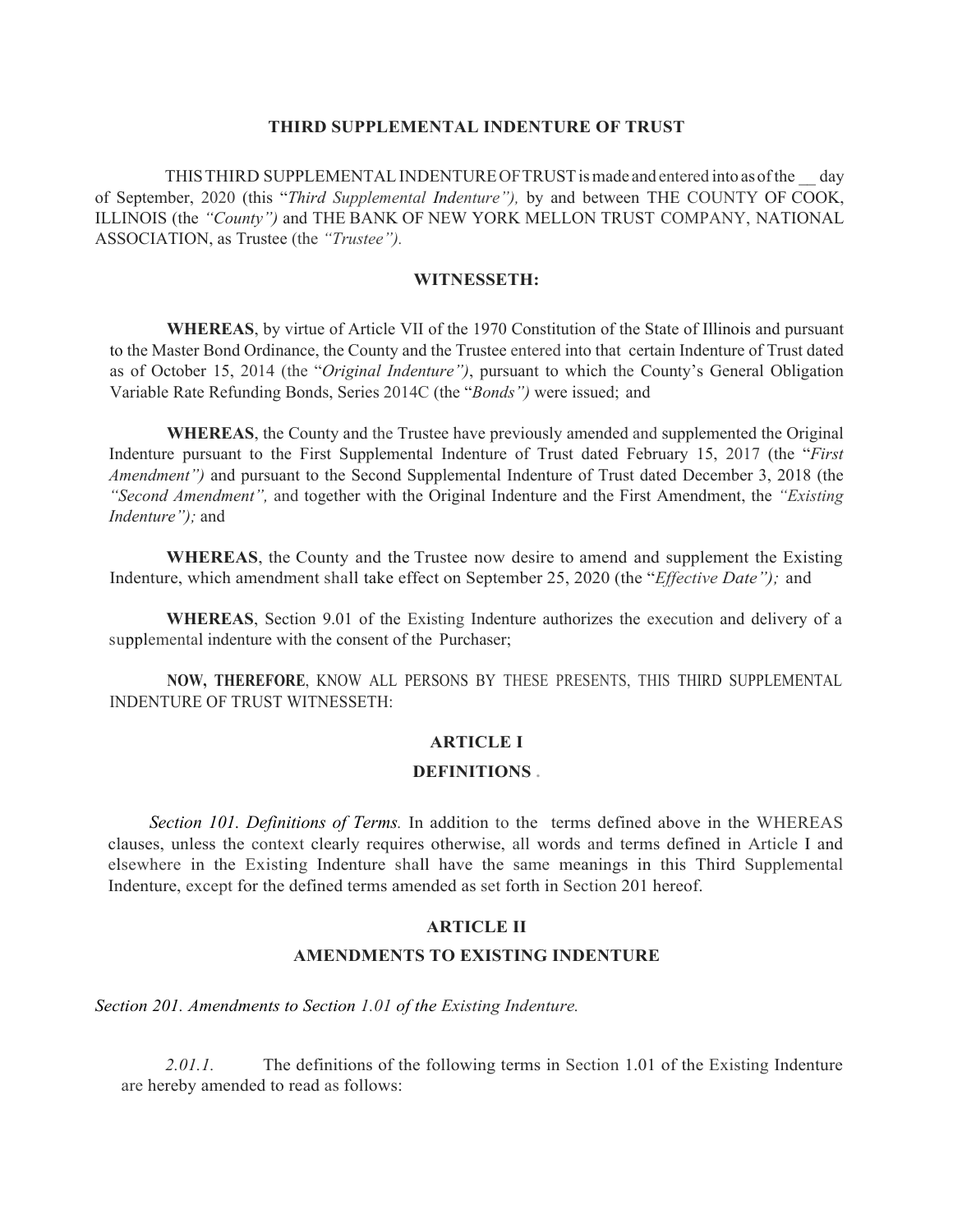*"Applicable Factor"* means during any LIBOR Index Rate Period, with a Favorable Opinion of Bond Counsel, such other percentage as may be designated in writing by the County and confirmed by the Market Agent as the Applicable Factor for such Index Rate Period pursuant to Section 2.04(d) of this Indenture; *provided, however,* the Applicable Factor shall in no event be less than 70%.

*"Applicable Spread"* means during any LIBOR Index Rate Period or SIFMA Index Rate Period, the number of basis points determined by the Market Agent on or before the first day of such Index Rate Period and designated by the County in accordance with Section 2.04(d) of this Indenture (which may include a schedule for the Applicable Spread based upon the ratings assigned to the long term unenhanced general obligation debt of the County) that, when added to the SIFMA Index (and multiplied by the Margin Rate Factor) or the product of the LIBOR Index multiplied by the Applicable Factor (and multiplied by the Margin Rate Factor), as applicable, would equal the minimum interest rate per annum that would enable the Bonds to be sold on such date at a price equal to the principal amount thereof (without regard to accrued interest, if any, thereon).

"*Index Rate*" means, as applicable, the Bank Fixed Rate, the LIBOR Index Rate, the SIFMA Index Rate, or such other index replacement rate for LIBOR; *provided that* any replacement rate for LIBOR shall be mutually agreed to by the County and the Purchaser and be subject to a Favorable Opinion of Bond Counsel that conversion to such replacement rate complies with current proposed or final safe harbor regulations of the Internal Revenue Service and would not cause a reissuance of the Bonds.

"*Initial Period*" means the initial Index Rate Period commencing on the Closing Date and ending on the first to occur of (i) September 29, 2023, and (ii) the day before the Conversion Date next succeeding the Closing Date (*provided* that the Purchaser shall have consented thereto in writing).

*"Interest Payment Date"* means (a) for each LIBOR Index Rate Period or SIFMA Index Rate Period, the first Business Day of each calendar month, (b) for each Bank Fixed Rate Period, semiannually on May 15 and November 15 of each calendar year (commencing on November 15, 2020), (c) each Conversion Date and (d) the Maturity Date or any other date on which Bonds are redeemed or otherwise paid in full or, if such date is not a Business Day, the next succeeding Business Day.

*"Taxable Rate"* means a per annum rate of interest equal to the product of (i) the Index Rate and (ii) one divided by one minus the Maximum Federal Corporate Tax Rate in effect at the time that the Taxable Rate is calculated.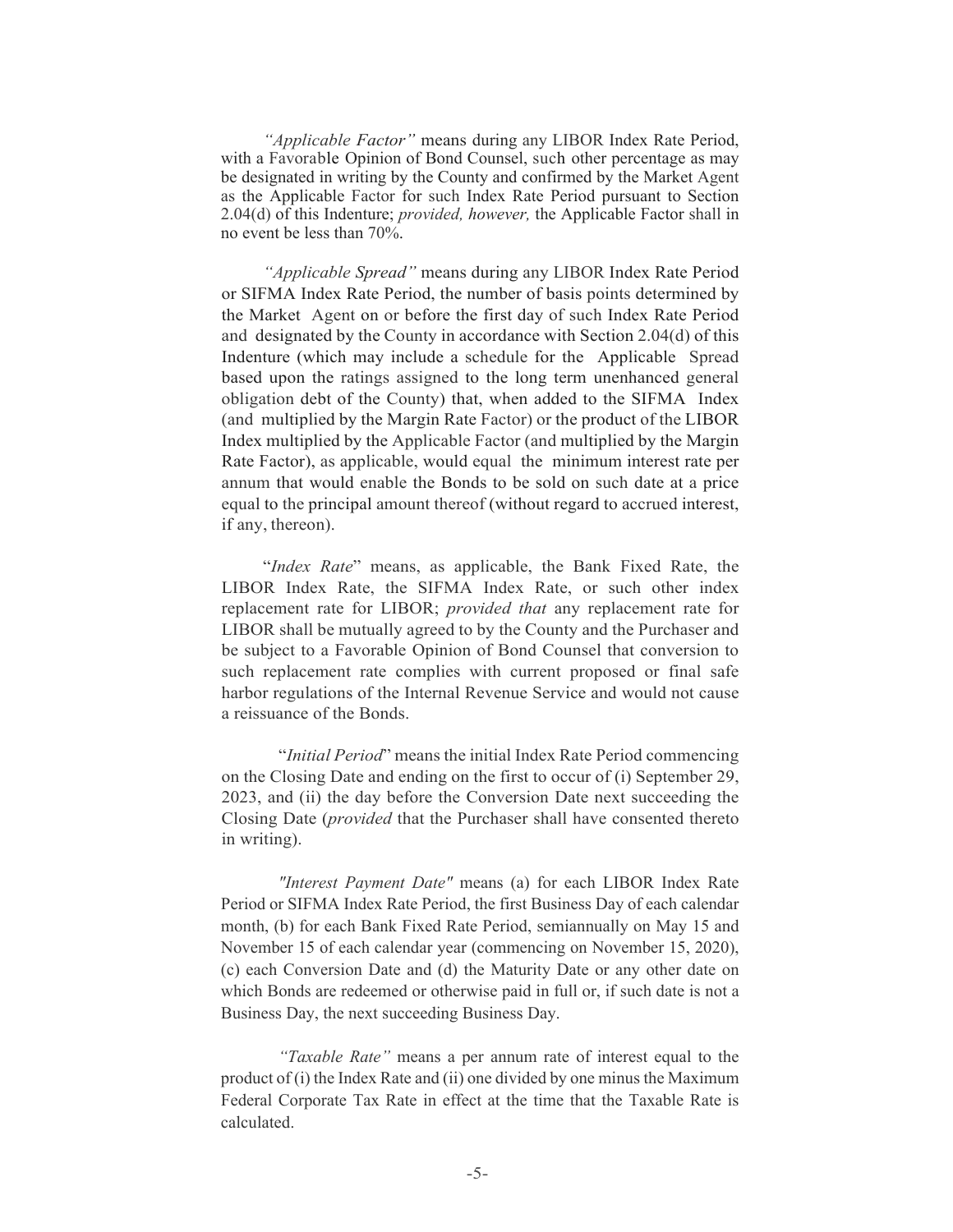*2.01.2.* The definitions of the following terms are hereby added to Section 1.01 of the Existing Indenture in the appropriate alphabetical order to read as follows:

> *"Bank Fixed Rate"* means, (a) during the Initial Period, the product of (i) the Margin Rate Factor and (ii) **1.00%** per annum (the "*Fixed Rate")*; *provided*, *however*, that in the event of any change in any credit rating assigned to the long-term unenhanced general obligation debt of the County by Moody's, Fitch or S&P, the Fixed Rate shall be associated with such new rating as set forth in the following schedule:

| Tier | <b>Credit Ratings</b><br>(Moody's/Fitch/S&P) | <b>Fixed Rate</b> |
|------|----------------------------------------------|-------------------|
|      | $A1/A + /A +$ or higher                      | 1.00%             |
| Н    | A2/A/A                                       | 1.15%             |
| Ш    | $A3/A$ -/A-                                  | 1.30%             |
| IV   | Baa1/BBB+/BBB+                               | 1.55%             |
| V    | Baa2/BBB/BBB                                 | 1.90%             |

In the event credit ratings are assigned by any two or all three Rating Agencies and two credit ratings assigned are equivalent ratings, the Fixed Rate shall be based on the tier corresponding to the two equivalent ratings, (ii) in the event credit ratings are assigned by all three Rating Agencies and no two such ratings are equivalent, the Fixed Rate shall be based on the tier corresponding to the middle such rating and (iii) in the event credit ratings are assigned by only two Rating Agencies and such credit ratings are not equivalent, the Fixed Rate shall be based on the tier corresponding to the lower of such two ratings. References in this definition of Fixed Rate are to rating categories as presently determined by the Rating Agencies, and in the event of the adoption of any new or changed rating system or a "global" rating scale by any such Rating Agency, the rating categories shall be adjusted accordingly to a new rating which most closely approximates the requirements as set forth herein. Any change in the Fixed Rate shall apply on the date of announcement of the change in ratings.

(b) During any Bank Fixed Rate Period other than the Initial Period, the rate determined by the Market Agent on or before the first day of such Index Rate Period and designated by the County in accordance with Section 2.04(d) of this Indenture (which may include a schedule for the Bank Fixed Rate based upon the ratings assigned to the long term unenhanced general obligation debt of the County as described in subparagraph (a) of this definition) that, when added to the Bank Fixed Rate (and multiplied by the Margin Rate Factor), would equal the minimum interest rate per annum that would enable the Bonds to be sold on such date at a price equal to the principal amount thereof (without regard to accrued interest, if any, thereon).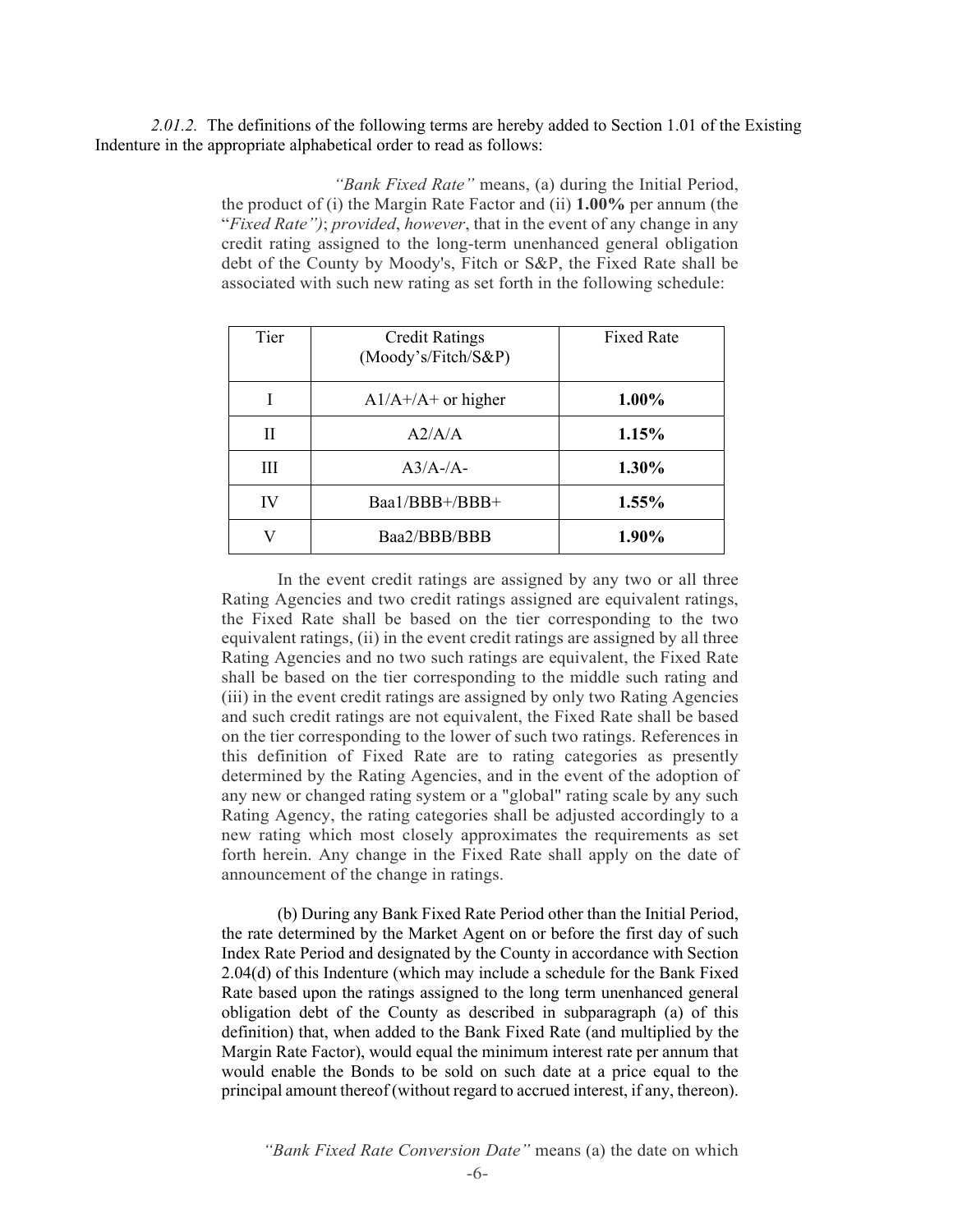the Bonds begin to bear interest at the Bank Fixed Rate or (b) if the Bonds currently bear interest at the Bank Fixed Rate, the Conversion Date occurring on the day after the end of such Bank Fixed Rate Period.

"*Bank Fixed Rate Period*" means (a) the Initial Period and (b) each period thereafter from and including a Bank Fixed Rate Conversion Date to but excluding the earlier of (i) the immediately succeeding Conversion Date and (ii) the Maturity Date or earlier redemption of all of the Bonds.

*Section 202. Amendments to Sections 2.03, 2.04 and 2.05 of the Existing Indenture.* 

*202.1.* Section 2.03 of the Existing Indenture is hereby amended to read as follows:

*Section 2.03. Initial Interest Rate.* Commencing on September 25, 2020, the Bonds shall bear interest at the Bank Fixed Rate. All Bonds shall bear interest accruing at the same Index Rate. The interest rate on the Bonds may thereafter be adjusted to another Index Rate, as provided in Section 2.04(d) of this Indenture.

*202.2.* Section 2.04 (b) of the Existing Indenture is hereby amended to add a new subsection (3) to read as follows:

(3) *Bank Fixed Rate*. During each Bank Fixed Rate Period, the Bonds shall bear interest at the Bank Fixed Rate, subject to adjustment as set forth in subsection (c) of this Section 2.04.

*202.3.* The second sentence of the second paragraph of Section 2.04 (d) of the Existing Indenture is hereby amended to read as follows:

The County shall also provide notice to the Trustee confirming the appointment of a Calculation Agent (if such rate shall be a SIFMA Index Rate or a LIBOR Index Rate) and a Market Agent, stating whether such Index Rate shall be a Bank Fixed Rate, a SIFMA Index Rate or a LIBOR Index Rate, the next Conversion Date and the new Applicable Factor (if such rate shall be a LIBOR Index Rate) and the new Applicable Spread.

*202.4.* The first paragraph of Section 2.05 of the Existing Indenture is hereby amended to add a new last sentence to read as follows:

Interest on Bonds accruing interest at the Bank Fixed Rate shall be computed on the basis of a 360-day year, consisting of twelve 30-day months.

*Section 203. Amendments to Section 3.01 of the Existing Indenture.* 

Section  $3.01(a)(i)$  of the Existing Indenture is hereby amended to read as follows:

*(a) Optional Redemption.* 

(i) *Index Rate Period.* During an Index Rate Period in which the Bonds bear interest at either a SIFMA Index Rate or a LIBOR Index Rate, the Bonds shall be subject to optional redemption at the written direction of the County Representative, in whole or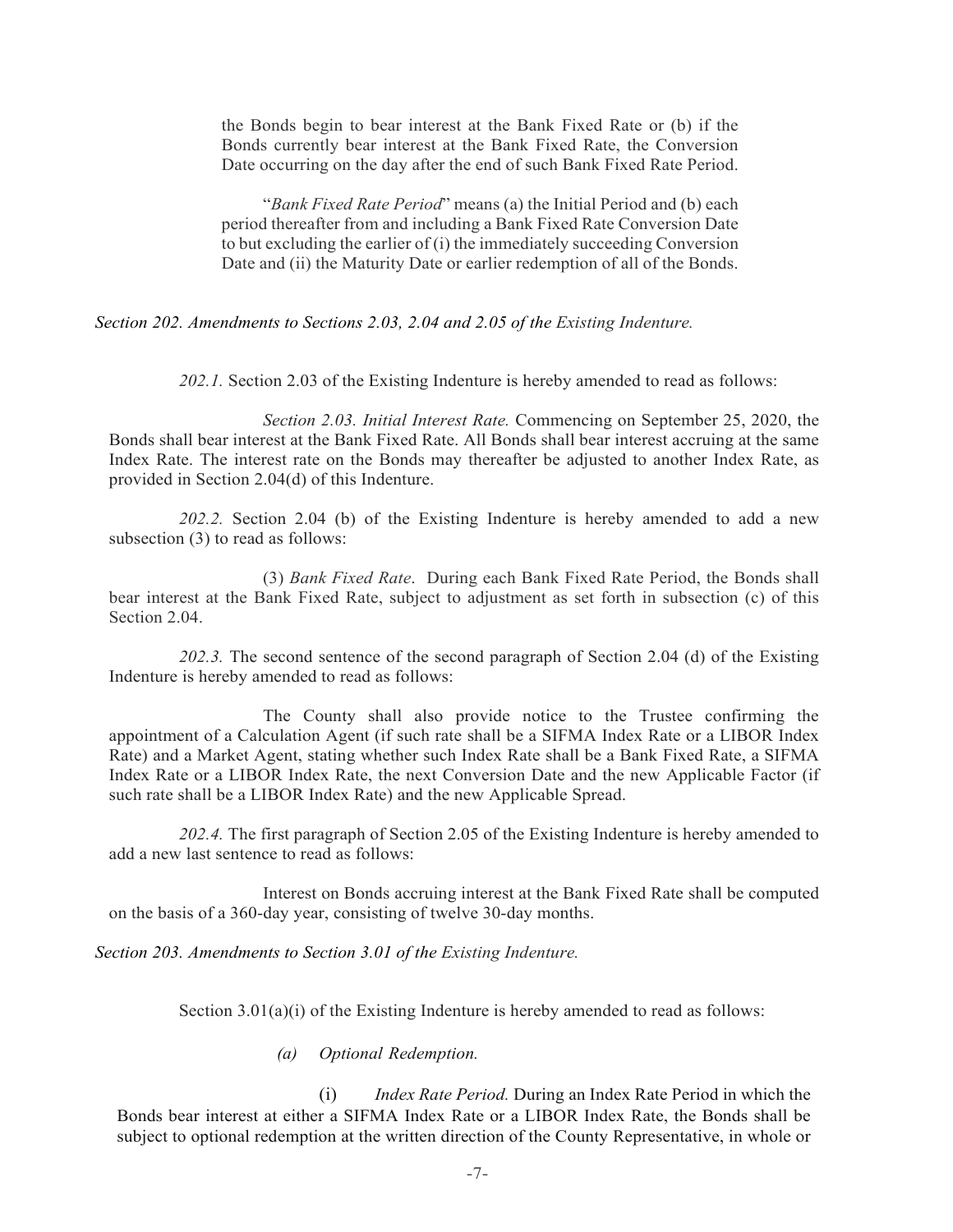in part, in Authorized Denominations, on any Interest Payment Date, at a redemption price of 100% of the principal amount thereof plus interest accrued to date. During an Index Rate Period in which the Bonds bear interest at a Bank Fixed Rate, the Bonds shall be subject to optional redemption at the written direction of the County with three Business Days' prior written notice to the Purchaser, in whole or in part, in Authorized Denominations, on any Business Day at a redemption price of 100% of the principal amount thereof plus interest accrued to date plus an additional fee or redemption premium equal to the Breakage Fee described in Exhibit D hereof.

*Section 204. Amendment to Section 7.02 of the Existing Indenture.* 

The third sentence of Section 7.02 of the Existing Indenture is hereby amended to read as follows:

Upon the occurrence of an Event of Default as provided in Section 6F of the Additional Covenant Agreement, the Bonds shall automatically and immediately be due and payable without any notice or direction from the Purchaser or the Trustee.

*Section 205. Amendments to Section 10.03 of the Existing Indenture.* 

The notice address of the Trustee and the notice address of the Purchaser in Section 10.03 of the Existing Indenture are hereby amended to read as follows:

| If to the Trustee:   | The Bank of New York Mellon Trust Company, N.A. |                            |  |
|----------------------|-------------------------------------------------|----------------------------|--|
|                      | 2 North LaSalle Street, Suite 700               |                            |  |
|                      | Chicago, Illinois 60602                         |                            |  |
|                      | Attention:                                      | Carrie Reyes               |  |
|                      |                                                 | Telephone (312) 827-8624   |  |
|                      | Facsimile                                       | $(312) 827 - 8522$         |  |
|                      | Email:                                          | carrie.reyes@bnymellon.com |  |
| If to the Purchaser: | Wells Fargo Municipal Capital Strategies, LLC   |                            |  |
|                      | c/o Wells Fargo Bank, National Association      |                            |  |
|                      | MAC N8405-157                                   |                            |  |
|                      | 10 South Wacker Drive, 15th Floor               |                            |  |
|                      | Chicago, Illinois 60606-7454                    |                            |  |
|                      | Attention: Mark Lester                          |                            |  |
|                      |                                                 | Telephone: (312) 630-2234  |  |
|                      | Email:                                          | mark.lester@wellsfargo.com |  |

*Section 206. Amendments to Exhibits to the Existing Indenture.* 

*2.06.1*. Exhibit C to the Existing Indenture is hereby amended by amending Line 3 "New Index Rate" to read as follows:

> 3. *New Index Rate:* [LIBOR Index Rate] [SIFMA Index Rate] [Bank Fixed Rate]

*2.06.2* Exhibit C to the Existing Indenture is hereby amended by the addition of a new Line 7 "New Bank Fixed Rate" to read as follows: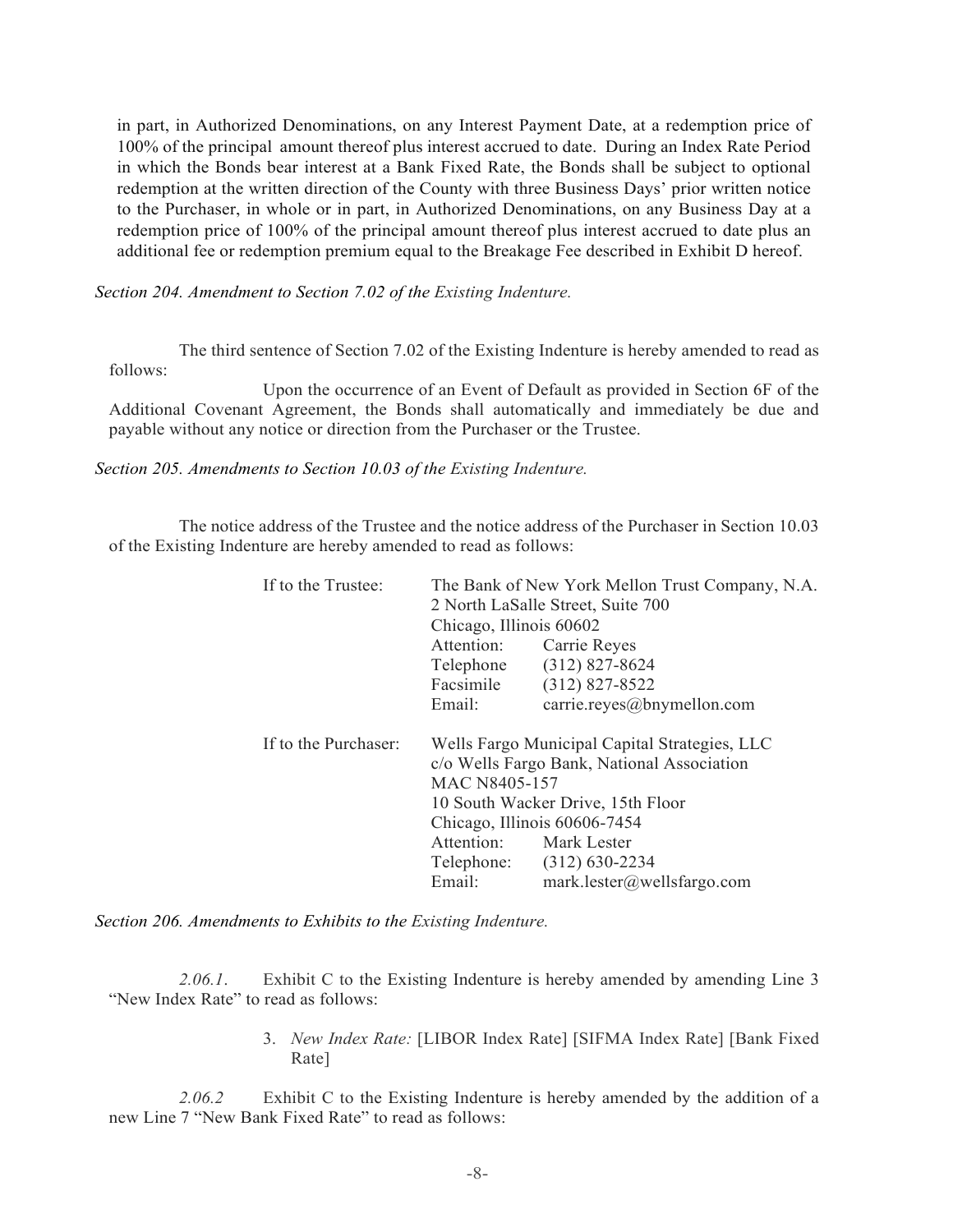7. *New Bank Fixed Rate*: the product of (a) the Margin Rate Factor and (b) \_\_\_\_\_\_ basis points (\_\_\_%) (the "*Fixed Rate"*); *provided*, *however*, that in the event that any change in any credit rating assigned to the long-term unenhanced general obligation debt of the County by Moody's, Fitch or S&P, the Fixed Rate shall be the number of basis points associated with such new rating as set forth in the following schedule:

| Tier | <b>Credit Ratings</b><br>(Moody's/Fitch/S&P) | <b>Fixed Rate</b> |
|------|----------------------------------------------|-------------------|
|      |                                              | $\frac{0}{0}$     |
| Н    |                                              | $\frac{0}{0}$     |
| III  |                                              | $\frac{0}{0}$     |
| IV   |                                              | $\frac{0}{0}$     |
|      |                                              | $\frac{0}{0}$     |

(i) In the event credit ratings are assigned by any two or all three Rating Agencies and two credit ratings assigned are equivalent ratings, the Fixed Rate shall be based on the tier corresponding to the two equivalent ratings, (ii) in the event credit ratings are assigned by all three Rating Agencies and no two such ratings are equivalent, the Fixed Rate shall be based on the tier corresponding to the middle such rating and (iii) in the event credit ratings are assigned by only two Rating Agencies and such credit ratings are not equivalent, the Fixed Rate shall be based on the tier corresponding to the lower of such two ratings. References in this definition of Fixed Rate are to rating categories as presently determined by the Rating Agencies, and in the event of the adoption of any new or changed rating system or a "global" rating scale by any such Rating Agency, the rating categories shall be adjusted accordingly to a new rating which most closely approximates the requirements as set forth herein. Any change in the Fixed Rate shall apply on the date of announcement of the change in ratings.

*2.06.3*. The Existing Indenture is hereby amended by the addition of a new Exhibit D and Schedule I, which shall appear after page C-4 and shall read as follows:

## **EXHIBIT D**

Upon the occurrence of a Break Event, the Breakage Fee shall be calculated and paid as follows:

"*Bank Fixed Rate*" has the meaning assigned to such term in the Indenture.

"*Break Date*" means any date that an optional redemption is made or any Conversion Date as set forth in the Indenture.

"*Break Event*" means any optional redemption pursuant to Section 3.01(a)(i) of the Indenture or a Conversion of the Bonds pursuant to Section 2.04(d).

"*Calculation Agent*" will be Wells Fargo Bank, National Association. If for any reason Wells Fargo Bank, National Association is unable or unwilling to calculate the Breakage Fee, the Calculation Agent shall be an independent financial advisor or investment banker appointed by the County with the consent of the Purchaser.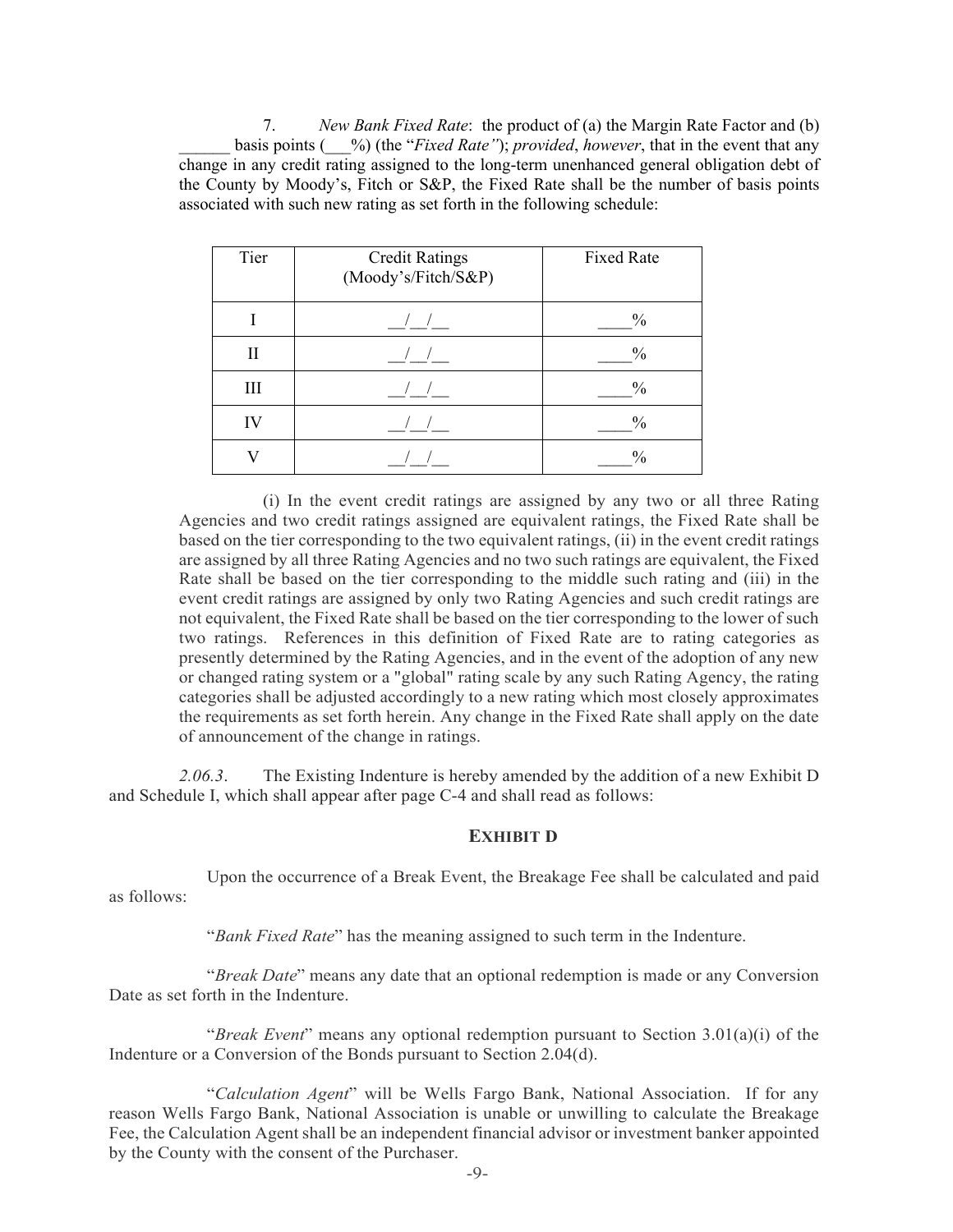"*Day Count Fraction*" is the anticipated basis on which interest at the Fixed Rate is to be computed on each of the Bonds. The Day Count Fraction utilizes a 360 day year and consisting of twelve 30 day months.

"*Maturity Date*" has the meaning assigned to such term in the Indenture.

"*Scheduled Due Date*" means each date specified on the Amortization Schedule attached as Schedule I hereto.

"*Schedule of Principal Amount*" is the anticipated principal amount of the Bonds scheduled to be outstanding on the date the Bond is funded and on the Scheduled Due Date. The Schedule of Principal Amounts for the Scheduled Due Dates is specified on the Amortization Schedule attached as Schedule I hereto.

1. In connection with any Break Event, a Breakage Fee shall be paid by the County if the Breakage Fee is a positive number. No Breakage Fee shall be payable for a Break Event if the Breakage Fee for that Break Event is a negative number. Breakage Fees will be determined by the Calculation Agent, on the Business Day next preceding any Break Date and will be calculated for the Bonds as follows:

"Breakage Fee" for any Break Event is the difference of:

(i) the sum of the present values of a series of amounts computed for each Scheduled Due Date after the Break Date through the Maturity Date for the Bond, each of which amounts is equal to the product of (A) the Affected Principal Amount for the Affected Principal Period ending on the Scheduled Due Date, times (B) the Bank Fixed Rate, times (C) the Day Count Fraction for such Affected Principal Period,

minus

(ii) the sum of the present values of a series of amounts computed for each Scheduled Due Date after the Break Date through the Maturity Date for the Bond, each of which amounts is equal to the product of (A) the Affected Principal Amount for the Affected Principal Period ending on the Scheduled Due Date, times (B) the Break Rate, times (C) the Day Count Fraction for such Affected Principal Period,

## where:

(1) the Calculation Agent computes such present values by discounting each such series of amounts described in clause (i) and (ii) above from the Scheduled Due Date to the Break Date using a series of discount factors corresponding to the Scheduled Due Date as determined by the Calculation Agent from the swap yield curve that the Calculation Agent would use as of the Break Date in valuing a series of fixed rate interest rate swap payments similar to such series of amounts;

(2) the "*Affected Principal Amount*" for an Affected Principal Period is the principal amount of the Bonds reflected in the Schedule of Principal Amounts scheduled to be outstanding during that Affected Principal Period determined as of the relevant Break Date by the reference to such Schedule of Principal Amounts before giving effect to any Break Event on that Break Date, and for any Break Event, multiplying each such principal amount times the Prepayment Fraction;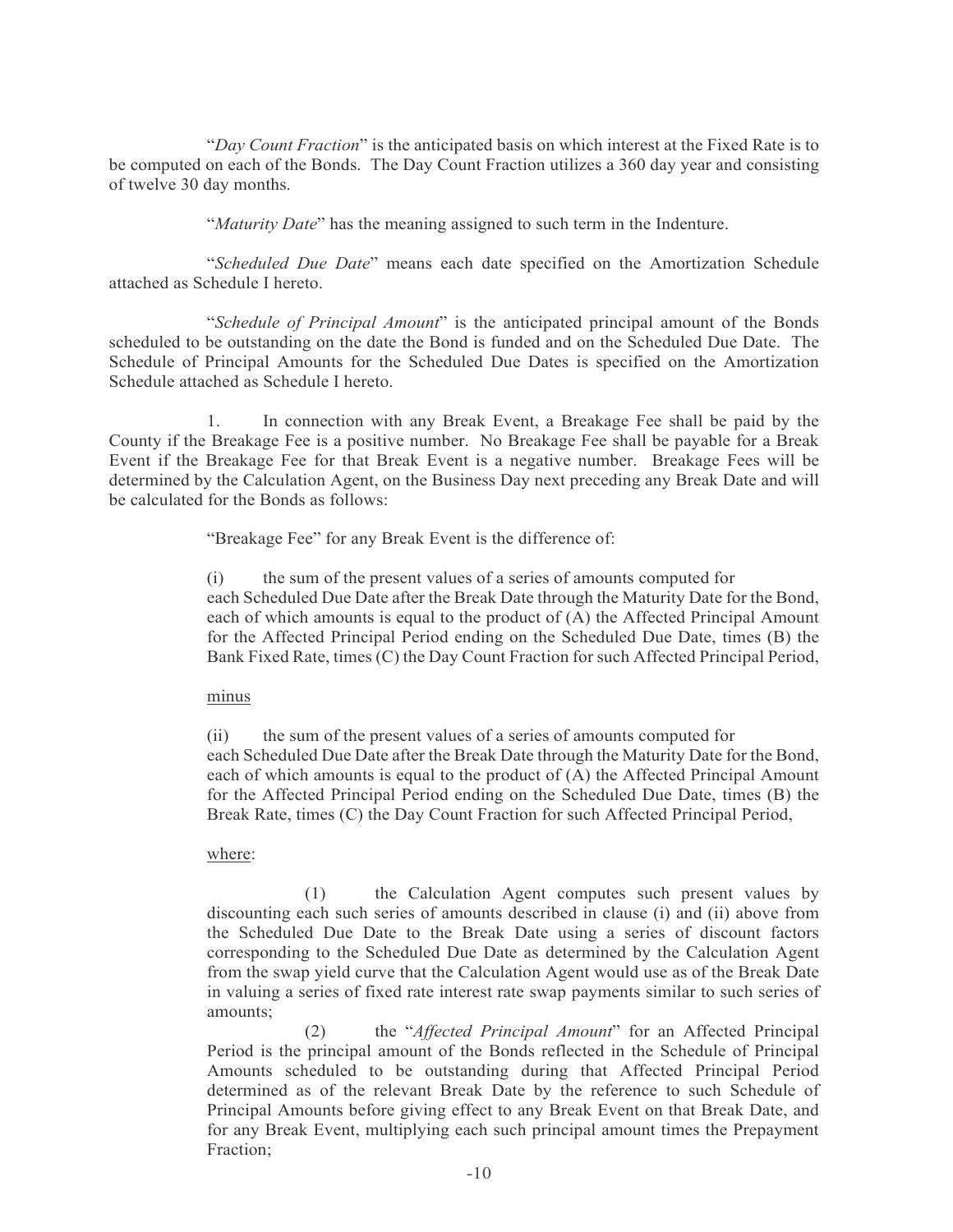(3) "*Affected Principal Period*" is each period from and including a Scheduled Due Date to but excluding the next succeeding Scheduled Due Date; provided, however, if the Break Date is not a Scheduled Due Date, the initial Affected Principal Period shall be the period from and including the Break Date to but excluding the next succeeding Scheduled Due Date and the Affected Principal Period for such initial Affected Principal Period shall be the amount stated in the Schedule of Principal Amounts outstanding for the Scheduled Due Date next preceding the Break Date;

(4) "*Prepayment Fraction*" means, for each Scheduled Due Date, a fraction the numerator of which is the amount of the credit to be applied pursuant to the applicable provisions of the Bond and the Indenture to reduce the amount of the prepayment otherwise due on such date and the denominator of which is the amount of the payment otherwise due on such date (without regard to such credit); and

(5) "*Break Rate*" means, for any Break Date, and with respect to each Bond, the fixed rate the Calculation Agent determines is representative of what swap dealers would be willing to pay to the Calculation Agent (or, if required to be cleared under the Commodity Exchange Act or a Commodity Futures Trading Commission rule or regulation promulgated thereunder, to a swap clearinghouse) as fixed rate payors on a monthly basis in return for receiving one month LIBOR based payments monthly under interest rate swap transactions that would commence on such Break Date, and mature on, or as close as commercially practicable to, the Maturity Date for such Bond.

2. The Calculation Agent shall determine the Breakage Fee hereunder in good faith using such methodology as the Calculation Agent deems appropriate under the circumstance, and the Calculation Agent's determination shall be conclusive and binding in the absence of manifest error.

## **SCHEDULE I**

#### **AMORTIZATION SCHEDULE**

| <b>Scheduled Date</b> | <b>Redemption Payments</b> | Schedule of Principal |
|-----------------------|----------------------------|-----------------------|
|                       |                            | Amounts               |
| November 1, 2026      | \$10,520,000               | \$89,621,750          |
| November 1, 2027      | \$12,515,000               | \$77,106,750          |
| November 1, 2028      | \$12,615,000               | \$64,491,750          |
| November 1, 2029      | \$35,050,000               | \$29,441,750          |
| November 1, 2030      | \$15,025,000               | \$14,416,750          |
| November 1, 2031      | \$14,416,750               | \$0                   |
|                       |                            |                       |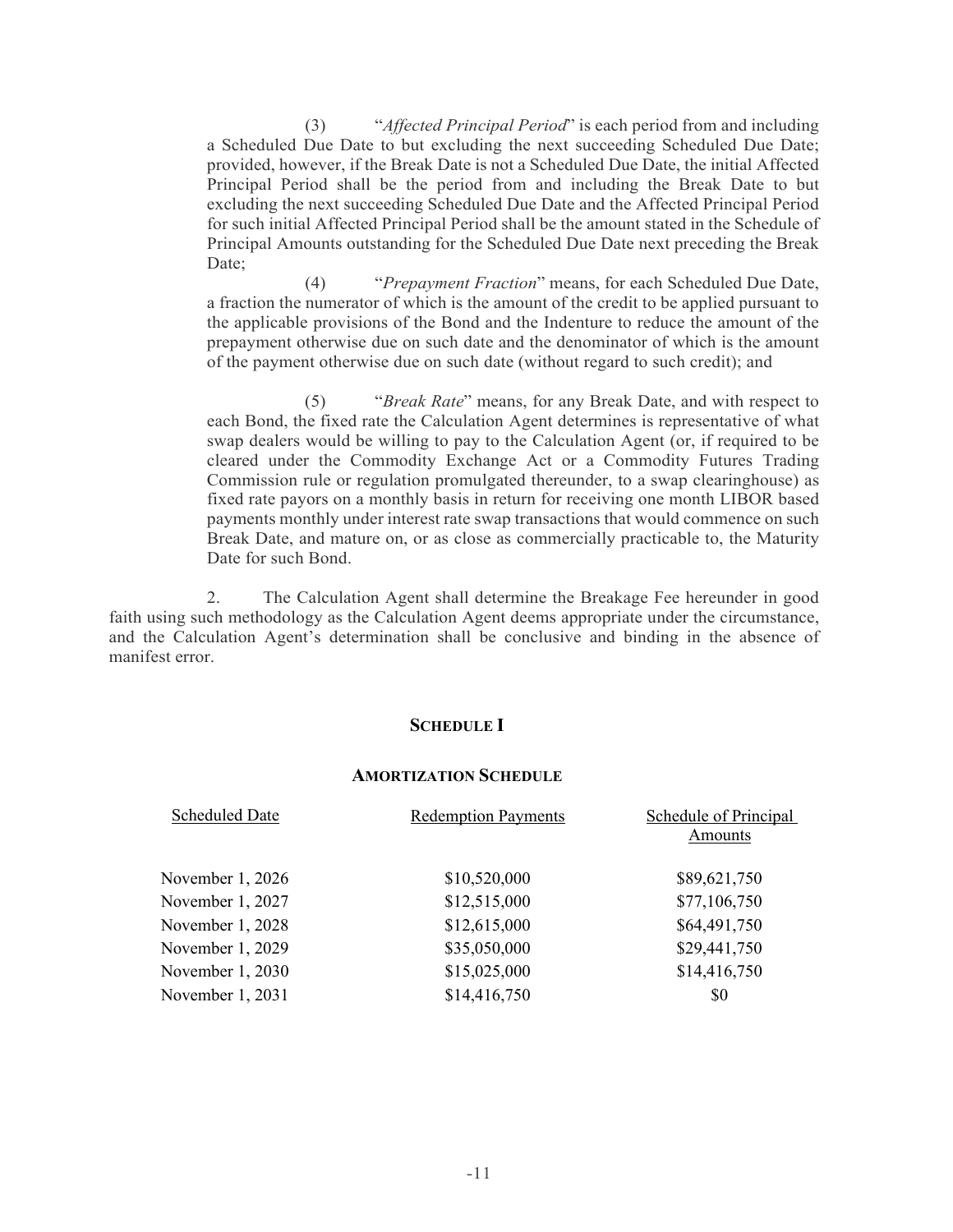## **ARTICLE III**

### **MISCELLANEOUS**

*Section 301. Indenture Confirmed.* Except as amended and supplemented by this Third Supplemental Indenture, all of the provisions of the Existing Indenture shall remain in full force and effect, and from and after the effective date of this Third Supplemental Indenture shall be deemed to have been amended and supplemented as herein set forth.

*Section 302. Severability.* If any provision of this Third Supplemental Indenture shall be held or deemed to be or shall, in fact, be inoperative or unenforceable as applied in any particular case in any jurisdiction or jurisdictions or in all jurisdictions, or in all cases because it conflicts with any other provision or provisions hereof or any constitution or statute or rule of public policy, or for any other reason, such circumstances shall not have the effect of rendering the provision in question inoperative or unenforceable in any other case or circumstance, or of rendering any other provision or provisions herein contained invalid, inoperative or unenforceable to any extent whatever.

*Section 303 . Counterparts.* This Third Supplemental Indenture may be simultaneously executed in several counterparts, each of which shall be an original and all of which shall constitute but one and the same instrument.

*Section 304. Applicable Provisions of Law.* This Third Supplemental Indenture shall be governed by and construed in accordance with the laws of the State of Illinois without reference to or application of its conflict of laws principles.

*Section 305. Effective Date of Third Supplemental Indenture.* The amendments set forth in this Third Supplemental Indenture shall become effective on the Effective Date, subject only to the Trustee receiving the consent of the execution thereof by the Purchaser. The definition of Effective Date in this Third Supplemental Indenture shall supercede the definition of Effective Date provided in the Second Amendment, for purposes of this Third Supplemental Indenture.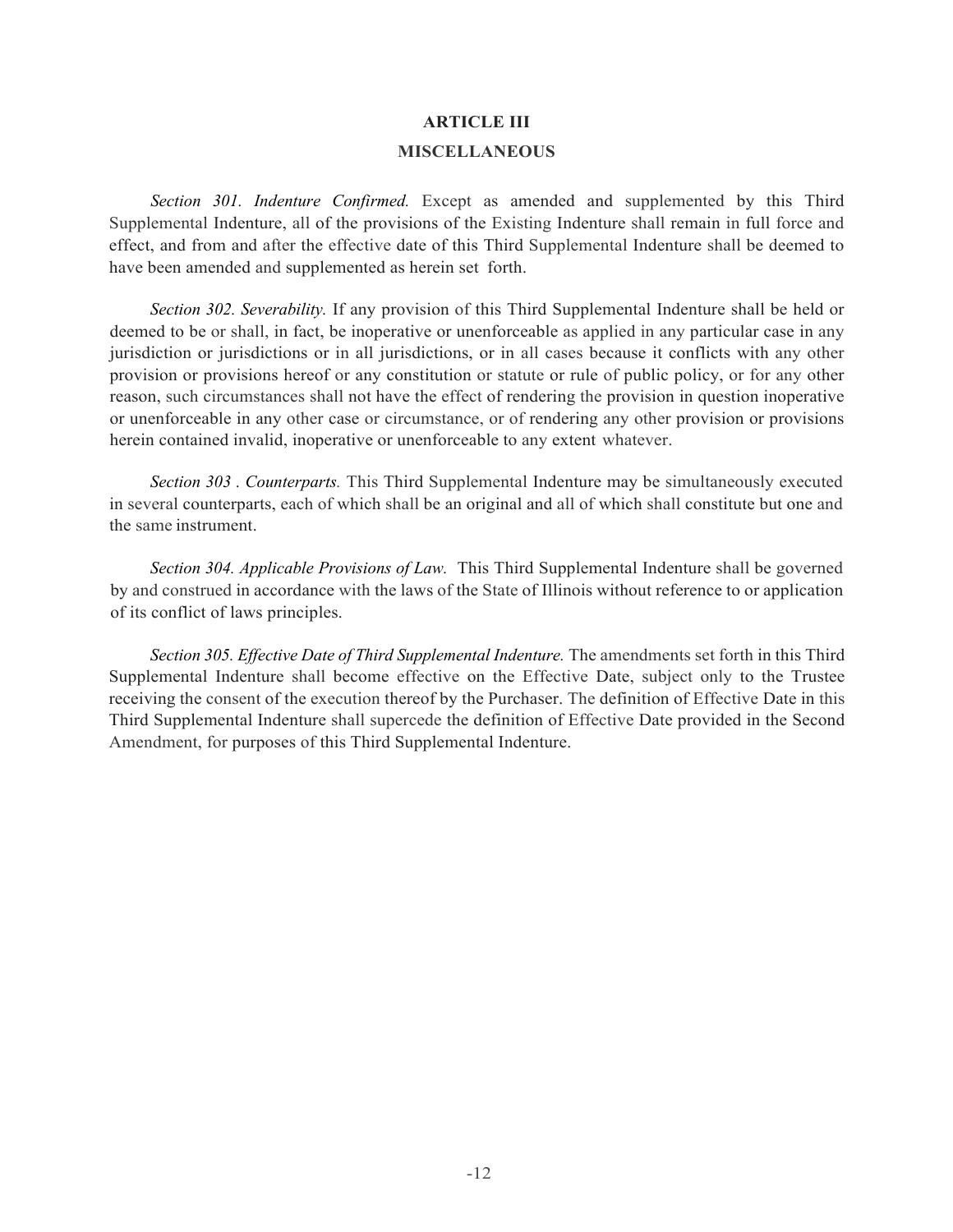IN WITNESS WHEREOF, the County and the Trustee have caused this Third Supplemental Indenture to be executed in their respective corporate names and to be attested by their duly authorized officers, all as of the date first above written.

# THE COUNTY OF COOK, ILLINOIS

 $[SEAL]$  By:

ATTEST: Chief Financial Officer

County Clerk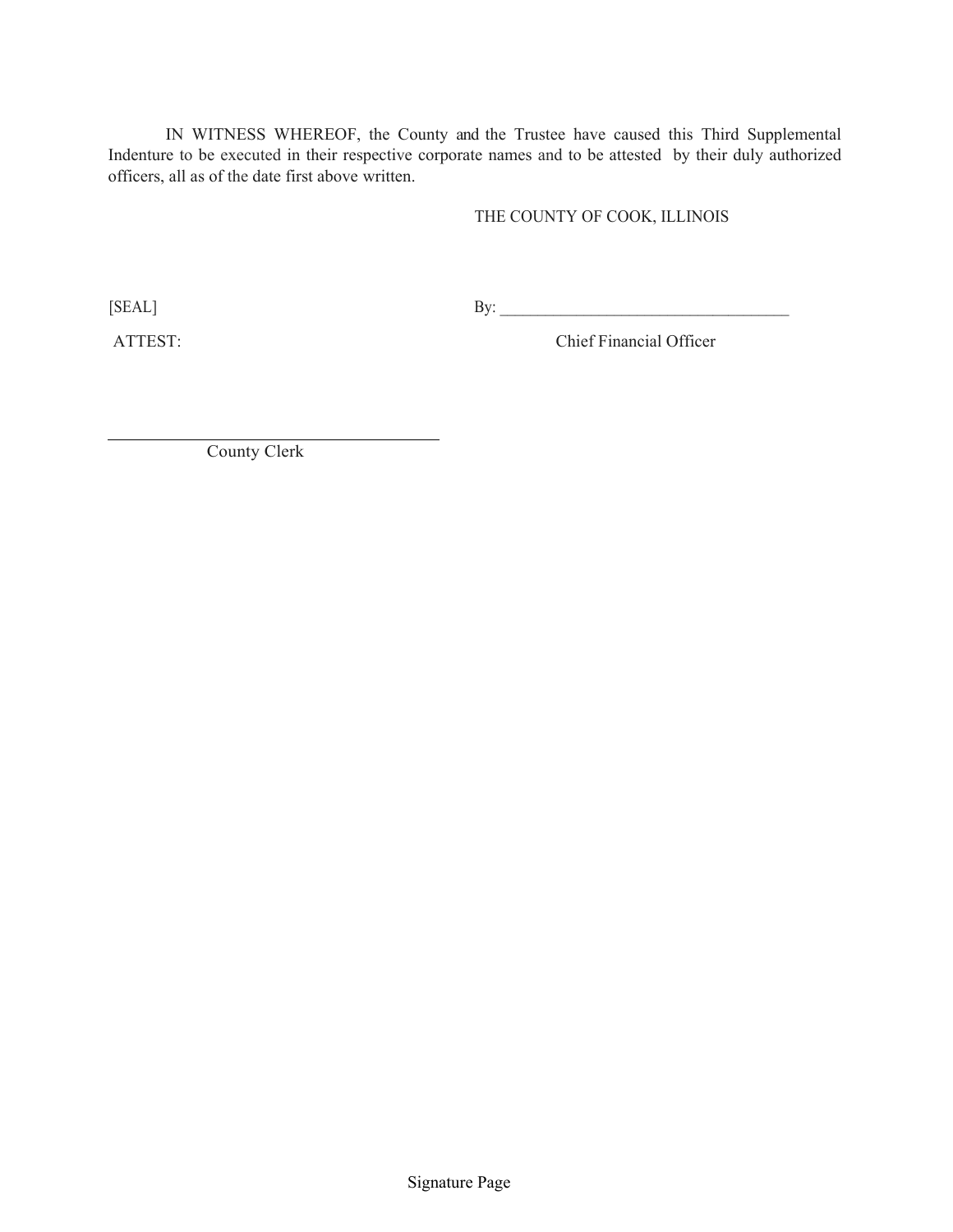# THE BANK OF NEW YORK MELLON TRUST COMPANY, NATIONAL ASSOCIATION, as Trustee

By: \_

Authorized Officer

[SEAL]

ATTEST:

 $\mathbf{B} \mathbf{y}$ Authorized Officer